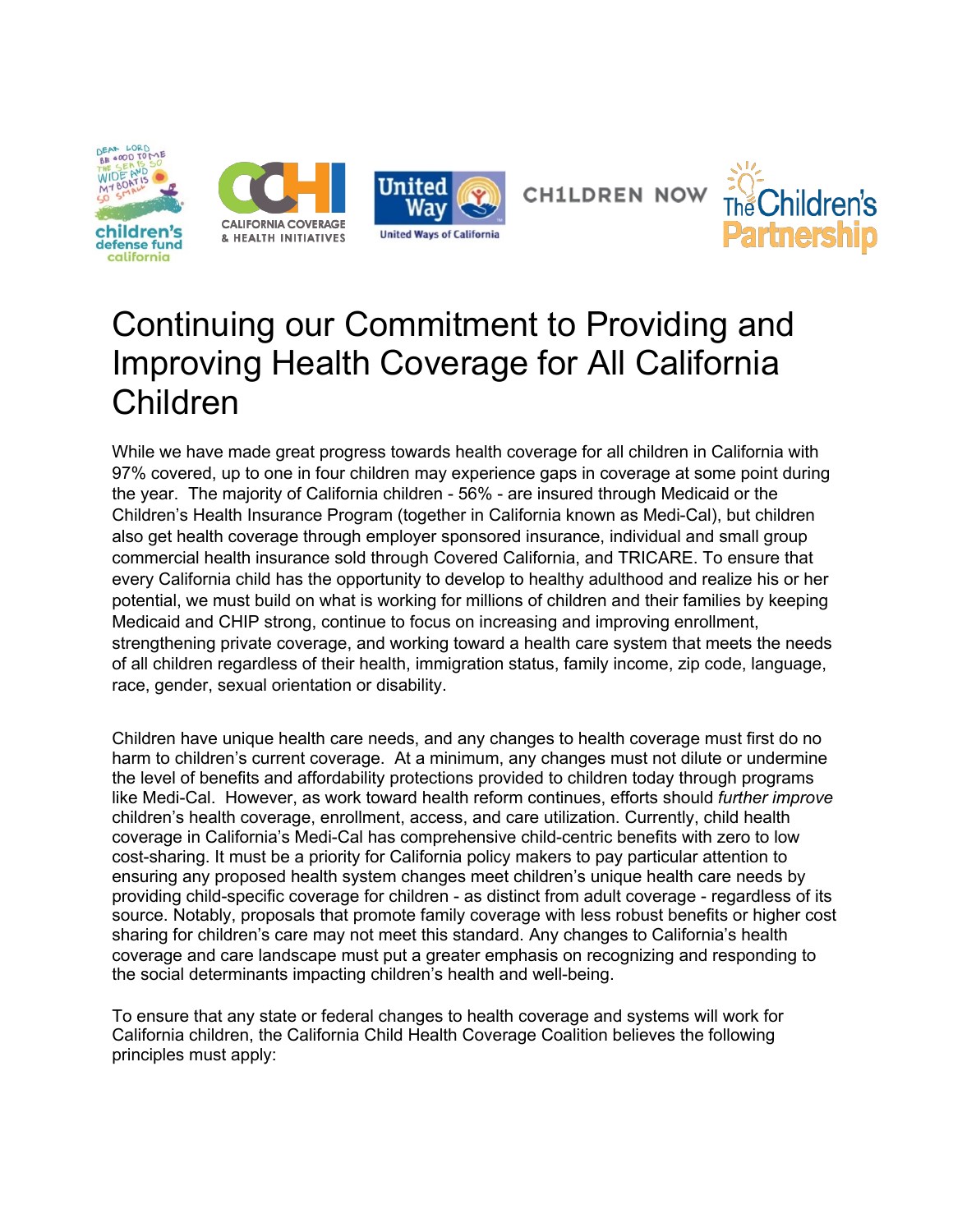#### **COMPREHENSIVE BENEFITS: All children must have health coverage that provides all medically necessary, age-appropriate services that promote prevention and healthy development.**

- All children must have health coverage that guarantees coverage for all medically necessary, age-appropriate benefits to promote healthy child development, consistent with Medicaid's Early and Periodic Screening, Diagnostic, and Treatment (EPSDT) benefit.
- Children's coverage must include the full spectrum of services and treatment, including comprehensive dental, vision, physical, mental and behavioral health services, as well as appropriate services and devices for children with special health care needs without arbitrary limits or restrictions as the child grows.
- All pregnant women must have comprehensive coverage for maternity and newborn care to ensure healthy pregnancies and infants and reduce disparities in outcomes.

### **AFFORDABLE COVERAGE: All children must have access to both health coverage and care that is affordable for their families.**

- All children must be able to get the coverage and care they need when they need it without jeopardizing their families' financial security through excessive premiums and cost sharing, including families that must buy multiple insurance products to cover different household members.
- No category of children should be arbitrarily ineligible for coverage or assistance.
- Reasonable out-of-pocket limits on premiums, deductibles and cost-sharing such as those in Medicaid and CHIP must be preserved, and similarly reasonable limits must be extended to children in all sources of coverage, particularly for families that have children with special health care needs or complex conditions.

#### **TIMELY ACCESS TO CARE: All children must have timely access to care without administrative barriers to the full range of age-appropriate health care providers, including pediatric and perinatal specialists, subspecialists, and facilities.**

- Financing and payment structures must consider the unique needs of children and the importance of early intervention.
- Children are not little adults: they require developmentally appropriate and timely care from in-network primary, specialty, subspecialty, and ancillary pediatric health and mental health providers with the training and expertise to care for children, regardless of where they live.
- Pediatric provider payments must be carefully monitored and adjusted to ensure that timely access is assured for all children regardless of their unique health care needs.
- Pediatric workforce issues should be considered and invested in as part of any reform effort to ensure an adequate network and distribution of pediatric providers in the state.

#### **CONTINUOUS COVERAGE/ENROLLMENT: Half of all uninsured children in California are eligible for coverage but are not enrolled. All children must be continuously enrolled in consistent coverage without gaps in coverage or care.**

• Reform proposals must make it easier, not harder, for children to get enrolled and stay enrolled in reliable, stable, and consistent health coverage, in part by encouraging the use of state-of-the-art technology in enrollment and retention.